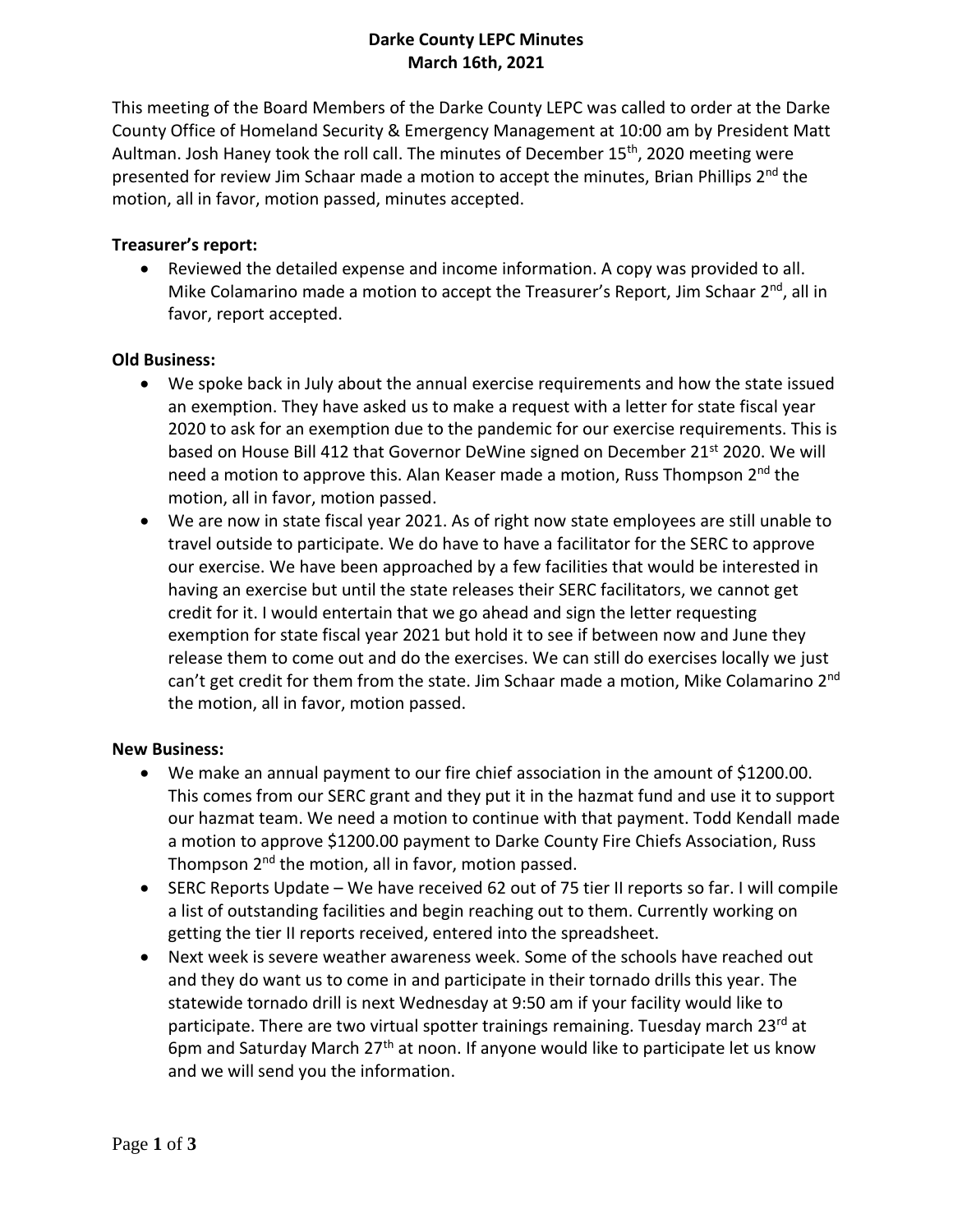#### *Members Comments:*

- Brittany Weitzel, we did our clinic yesterday and we will do another one this Thursday. Normally we have second dose clinics on Friday but our vaccine was delayed due to the snow storm a few weeks ago so nobody will be getting second doses this week.
- Russ Thompson, Saturdays railcar hazmat training classroom portion is being conducted in the morning at Greenville Twp. Emergency Services training room. After that everyone will move to the fairgrounds where they will conduct the hands-on portion. Both hazmat trailers will be deployed. This is through Findley University and paid for with a grant that Brian Pearson at Versailles FD found. As of this morning they have at least 40 people from around the county signed up. Various exercises will be conducted.
- Jim Bowell, I'm with Edison State Community College and I work for the Department of Public Safety. With us having a campus in Greenville we thought it was important to reach out to the LEPC and get more active in the community.
- Alan Davis, This year salt cost \$77 per ton. We made a commitment to this county to convert some of our trucks to use liquid. We put 5, 2000-gallon tankers out this year. That saved us probably 1000 tons or more of salt. We came close to putting down 1 million gallons of brine. You will see some paving on 185 & 503. That will take place sometime mid-summer.
- Mike Colamarino, we completed our sugar maple event. We did self-guided tours due to COVID. We had great public participation. The trails and parks are being used regularly. We are glad to see the public out enjoying those things. Coming April  $1^{st}$ , we will be taking over Bears Mill. Nothing will be changing at the mill it will just be over seen by Darke County Parks. We will put another Darke County staff member there to help the miller. In April we will have a lot of positions opening and we will be expanding.
- Scott Hill, COVID for us is looking better. We continue to see a down trend. There was only 1 COVID patient on the board in the ER yesterday. The new expansion is fully operational. We are busy working on and updating policy drills. We would like to do a full-scale hazmat drill if anyone would be interested.
- John Wright, we do a lot of virtual response due to COVID. We provide the exact same services only virtually.
- Alan Keaser, we had a spill here on Thursday. A truck driver hit an object in the road. When he pulled onto our ramp, he realized he punctured one of his fuel tanks. He lost approx. 30 gallons of diesel fuel onto the blacktop. We made contact with all necessary agencies. Our response team worked very well. We pulled our hazmat cart and was able to use the absorbent socks to keep it out of the water drain. We are planning to send some of our guys to a hazmat training in Rossburg this Sunday. We also have a new environmental person starting by the name of Heather Burgis. I will send he contact information when she starts.